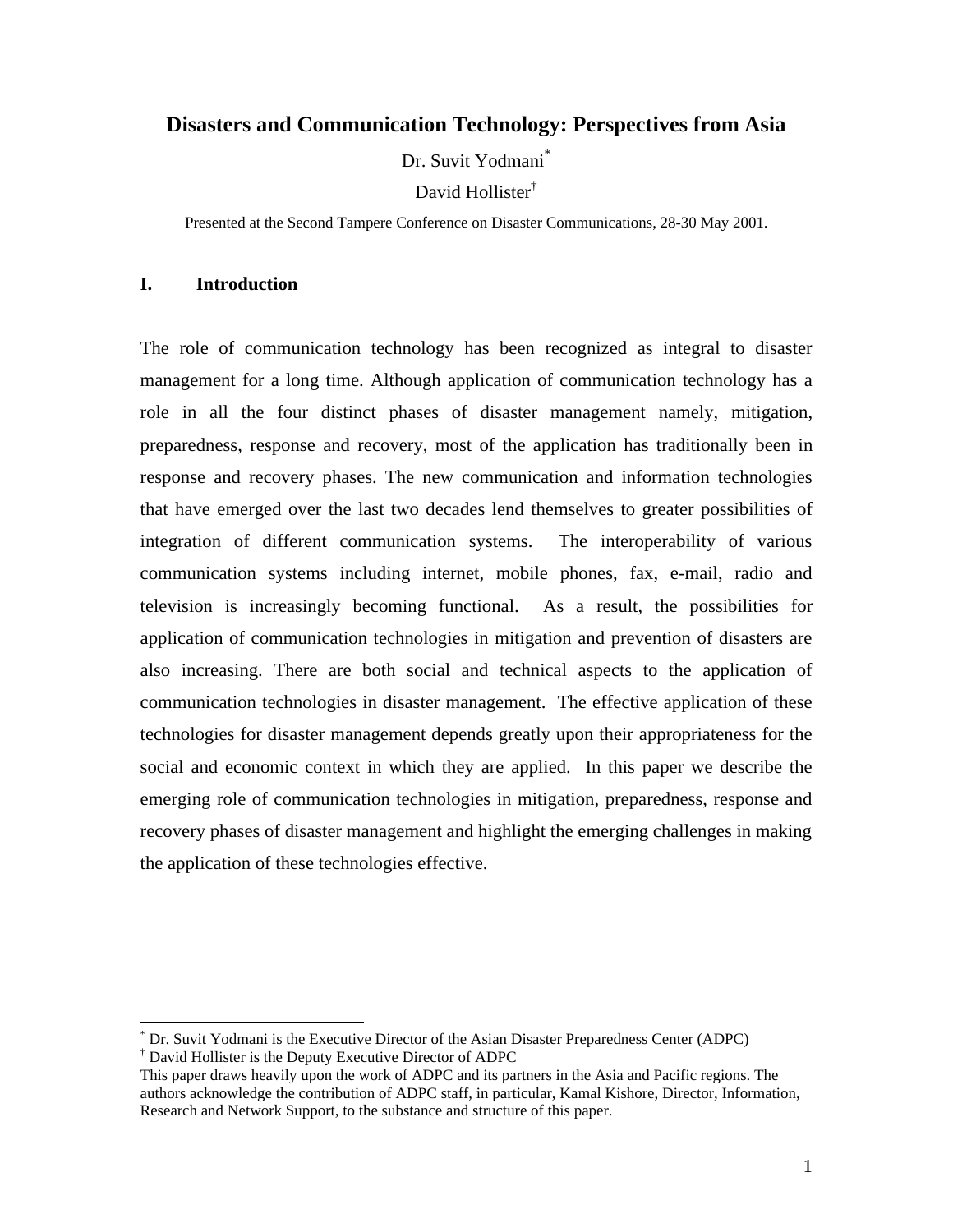### **II. Application of Communication Technologies in Disaster Mitigation**

The advancements in earth observation systems and telemetry associated with the relay of information from sensing technologies (such as stream gauging stations) have tremendously enhanced the potential for application of communication technologies in disaster mitigation. For areas vulnerable to flooding, remotely sensed images can be used to generate digital terrain models for the simulation of potentially disastrous conditions and the identification of vulnerable areas. During and after event, mapping of sequential inundation phases is possible, including the duration, depth of inundation, affected areas and direction of current. It has been demonstrated that using satellite data for flood mapping becomes economically advantageous with respect to ground survey for areas larger than a couple of ten square kilometers.

Similar applications are possible for mitigating the impacts of earthquakes, volcanic eruptions, landslides, forest fires and drought. In the Asian region, particularly in the Indonesian archipelago, remote sensing is being widely used to monitor and detect the areas vulnerable to forest fires in almost real time. The hot spots generated by remotely sensed images coupled with real time meteorological observations give a drought index which can help narrow down areas vulnerable to forest fires and where fire prevention and suppression resources need to be mobilized. However, the experience of 1997-98 forest and land fires in Indonesia indicates that effectiveness of these systems depends to a great extent on the institutional arrangements put in place on the ground to receive these early warnings and take necessary action to prevent and mitigate the impacts of these fires.

Advancements in telemetry associated with ocean and atmosphere observation systems has also contributed to upgrading in climate prediction. The El Nino 1997-98 was predicted with several months lead time. However, in the absence of local and national capacities to downscale these forecasts to local level and make them usable for specific action, these forecasts could not be used to mitigate the negative impacts of El Nino and enhance the potential benefits.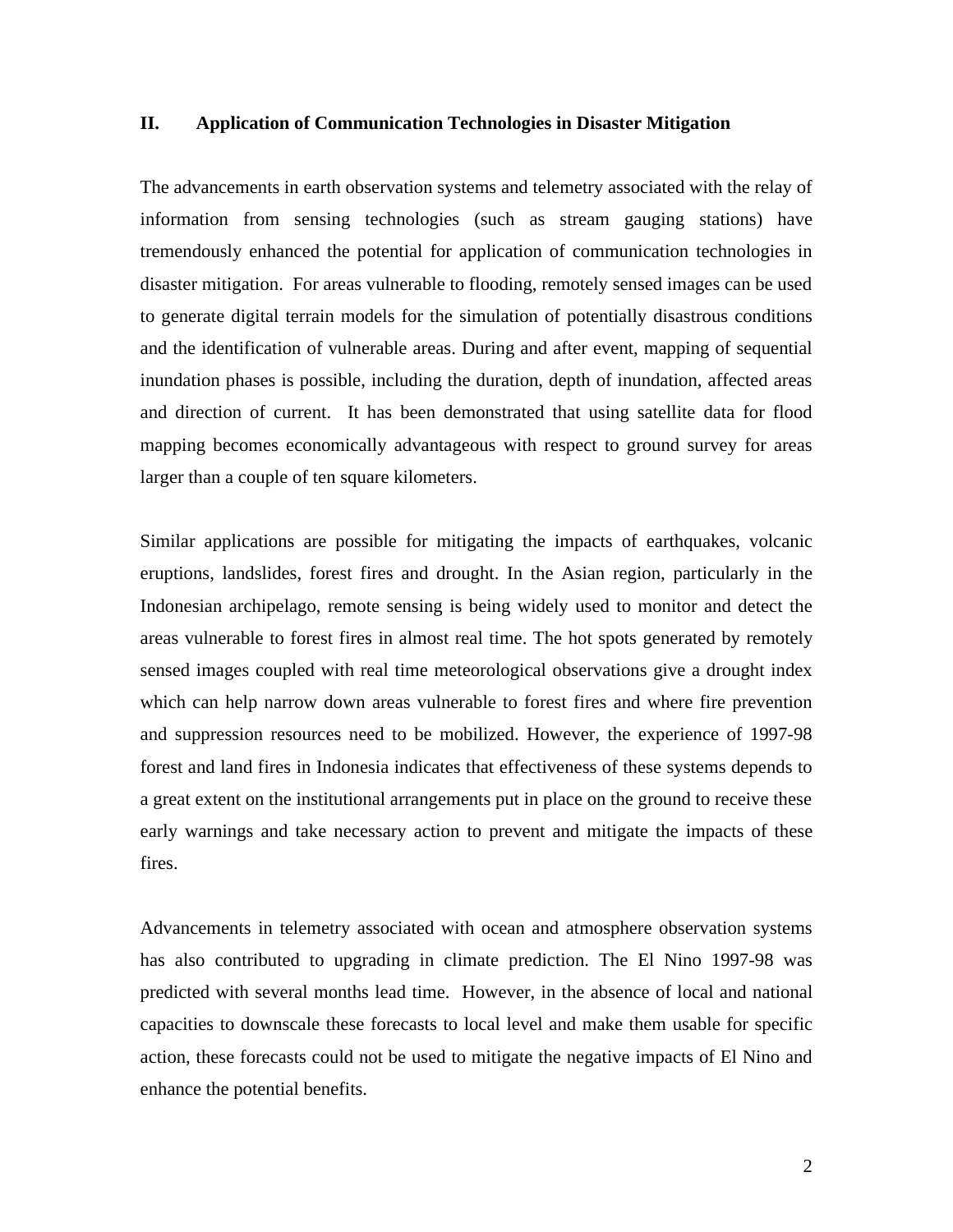While it is clear that recent advancements have increased the potential for application of communication technologies in disaster mitigation, most of it has remained in the scientific and technical realm. There are discussions underway in the scientific community in the Lower Mekong sub-region in Southeast Asia as well as in Ganga-Meghna-Brhamaputra basin in South Asia to share real-time hydro-meteorological data to strengthen flood mitigation systems. However, in order to ensure maximum societal benefit, this scientific dialogue will have to extend to other disciplines and take into consideration the societal and institutional aspects of application. This will also call for greater integration of advanced technologies with more conventional (sometimes even indigenous) technologies.

# **III. Application of Communication Technologies in Preparedness**

Communication technologies can help establish preparedness networks that link emergency operation centers, emergency broadcasting systems and front-line emergency responders or communities. This network can be used to educate communities about disaster preparedness, track approaching hazards, alert authorities and warn people who are likely to be affected.

Here we present an example from Bangladesh to illustrate both technical as well as social aspects of a communication system for preparedness.

The Cyclone Preparedness Program (CPP) in Bangladesh, managed jointly by the Government of Bangladesh and Bangladesh Red Crescent Society, is one of the most successful cyclone preparedness programs in the world. The CPP operates an extensive network of radio communications facilities in the coastal area, linked to its communication center at its headquarters in Dhaka. The network consists of a combination of HF and VHF radios which covers the high-risk cyclone zone areas. The telecommunication network of the CPP is composed of the following three elements: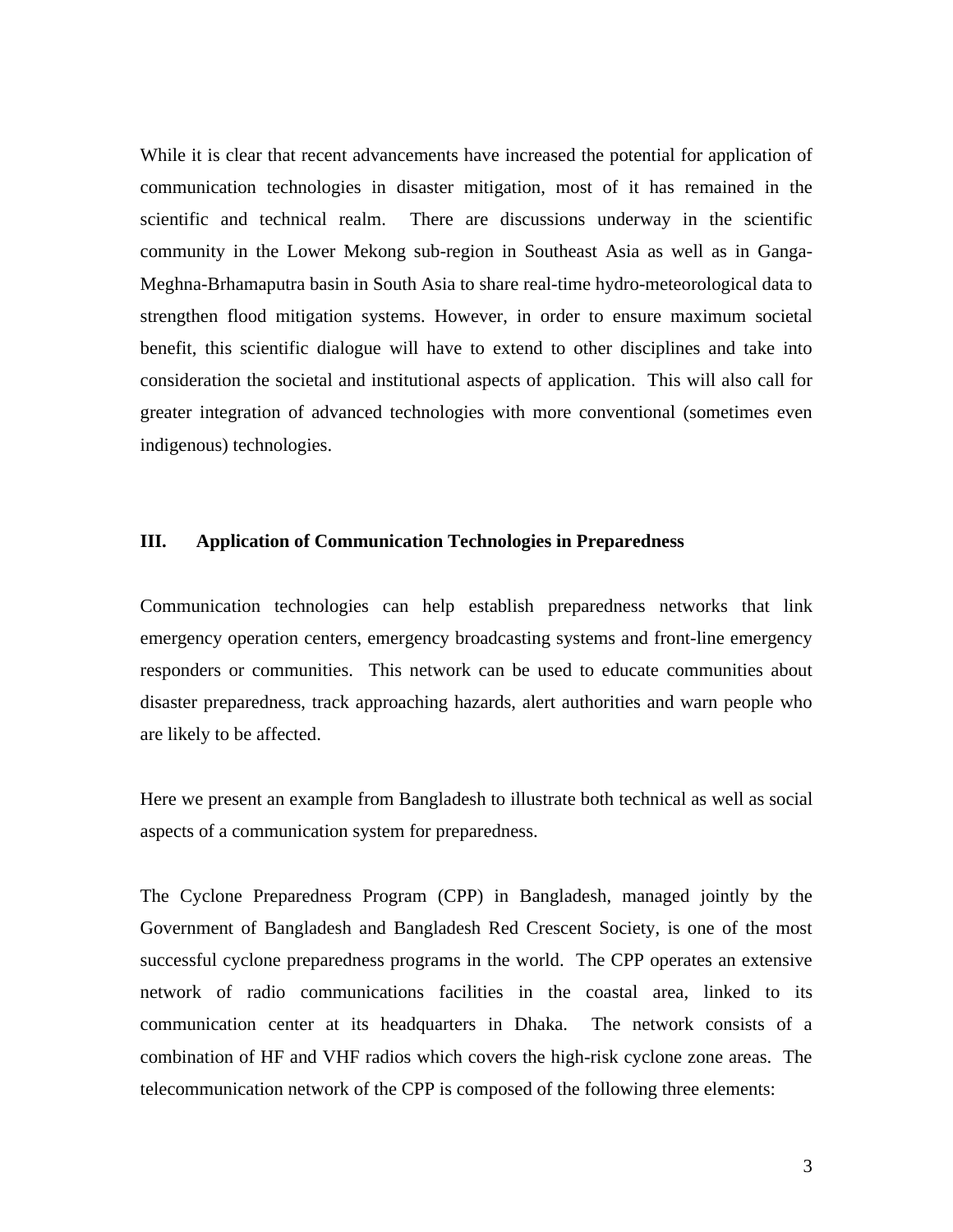- High Frequency (HF) transceiver radios with a main base station located at the Dhaka headquarter to transmit information related to the cyclone. From the field station local information related to the progress and effects of the cyclone is sent to Dhakaheadquarters.
- A field station system of Very High Frequency (VHF) transceivers to receive and transmit messages from HF Field Station to Sub-Stations located at Union (group of villages) level.
- Transistor radios used at village level to receive meteorological information and cyclone warning signal bulletins transmitted by Radio Bangladesh special weather bulletin on regular basis during the time of cyclones or depressions.

The effectiveness of this extensive telecommunication network depends largely on a well-trained, large volunteer base at different levels. These volunteers are well-trained and are equipped with appropriate warning equipment such as megaphones, sirens, public address equipment, signal lights and signal flags. The volunteers are also provided with appropriate gear such as rain coat, gum boots, hard hats, life jackets and torch lights.

The entire program has a significant training and public awareness component. On recruitment, the volunteers are given preliminary training by the CPP officers. A threeday basic training is then given to the volunteers, batch by batch, on different aspects such as dissemination, evacuation, sheltering, rescue, first aid and relief operation. The training of volunteers is complemented by an extensive public awareness program that includes cyclone drills and demonstration, staging of dramas/ folk songs, distribution of posters, leaflets and booklets, film/ video shows and radio and TV programs.

The CPP is an excellent example of how the use of communication technology in disasters can be made effective by preparing an appropriate social and cultural context in which these technologies are applied. A well-planned warning system with equal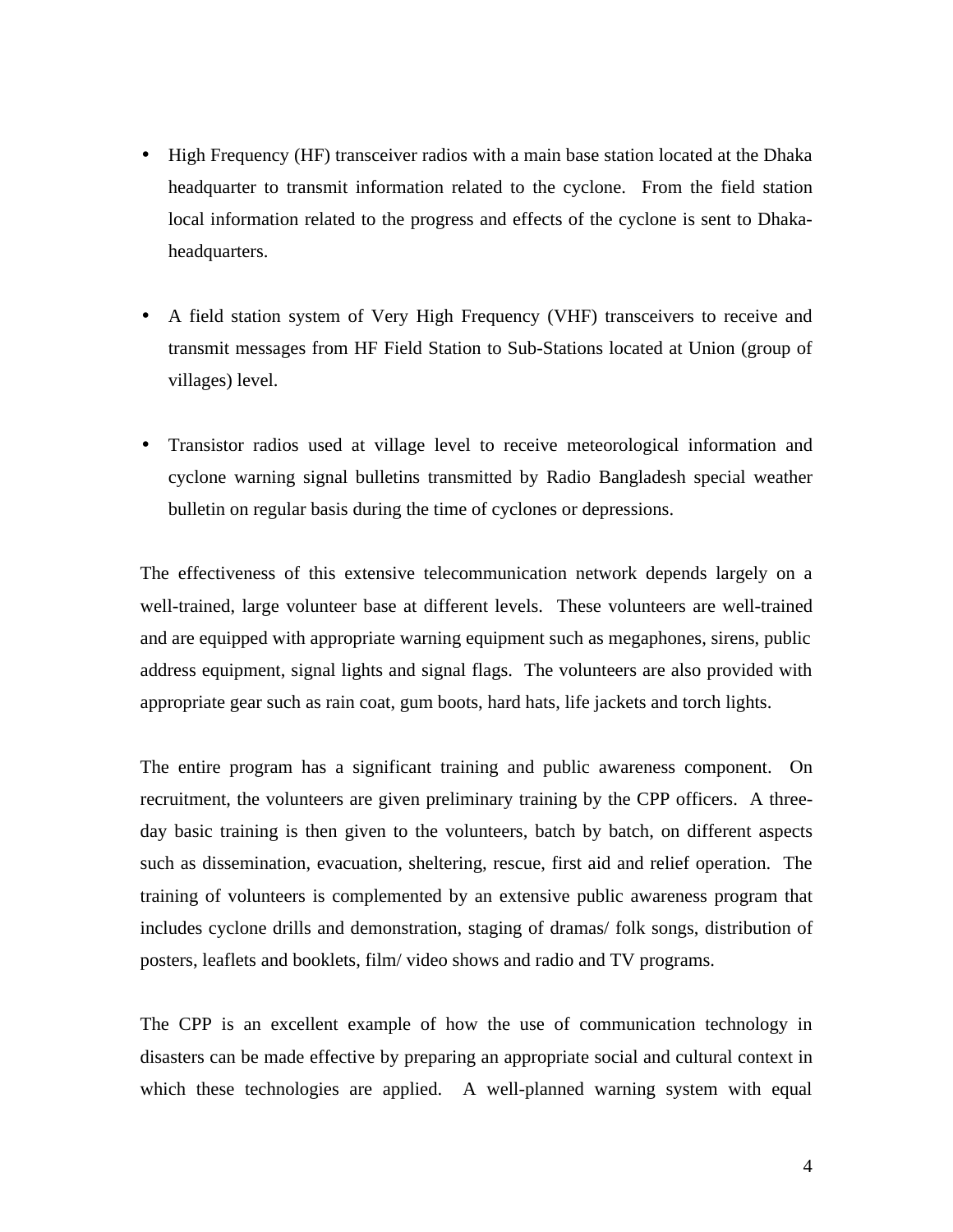emphasis on both social and technical components, ensures that in case of an emergency, one-point failure in the system does not lead to a complete break down.

### **IV. Application of Communication Technologies in Response and Recovery**

Effective communication linkage between emergency operations center, broadcasting systems, and front-line responders and affected communities is critical in the aftermath of a disaster. The communication linkage is necessary for: assessing damage and need; collecting information on supplies and other resources; coordinating rescue and relief activities; accounting for missing people; and motivating public, political, and institutional responses. It is important that communication infrastructure in a disasterprone area is resilient. In the aftermath of Gujarat earthquake in January 2001, the communication infrastructure suffered serious damage. However, an efficient communications unit was able to quickly assess the communication needs and restore basic communication infrastructure within a short period of time.

In the aftermath of Gujarat earthquake a number of private web sites also sprung up that provided highly localized damage and needs information. The government website was no longer the only information provider to the outside world willing to pour help. This example shows that the new communications technologies are going to transform the nature of disaster communication networks from being a conventional "command and control" type to a highly decentralized and perhaps multi-node network. In the long run, in those areas where new web-based technologies have percolated, this has a potential to redefine the role of the governments in disaster management. In a way, this is in consonance with the increasing recognition of the importance of community-based disaster management.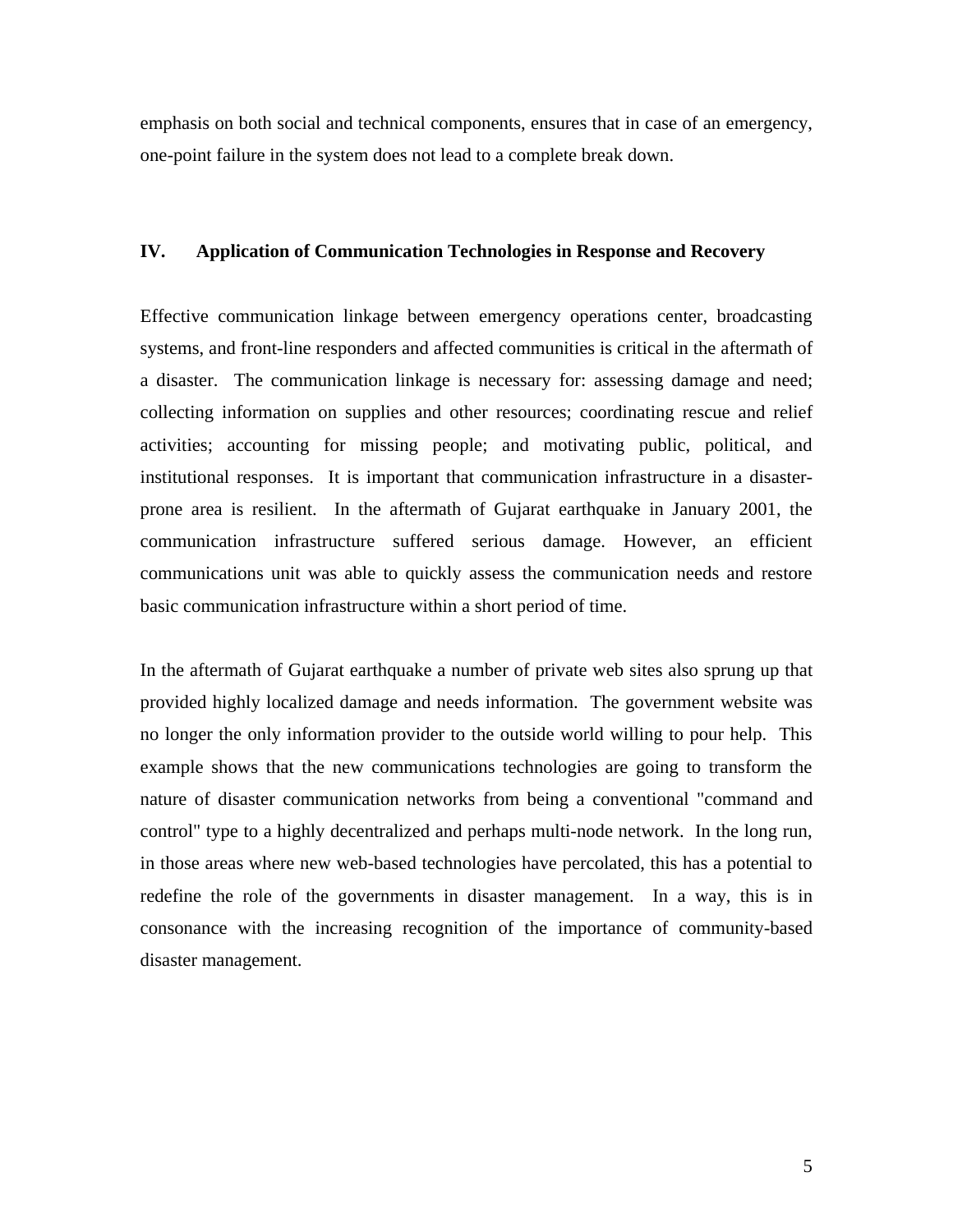# **V. Challenges Ahead**

 $\overline{a}$ 

### *Promoting an understanding of basic principles of effective early warning systems*

The effective application of emerging communication technologies can be realized only if they form part of a sound early warning system based on well-established basic principles. For example, lack of emphasis on downstream end has led to less than optimal performance of flood forecasting and warning in Bangladesh. While the quality of flood forecasts and warnings is very good, its application on the ground is relatively poor.‡ This is because most people potentially affected by the floods either do not have access to the forecasts or do not understand the forecasts. Now, the flood forecasting and warning center in Bangladesh is undertaking an end to end review of its dissemination in three pilot locations. This example clearly indicates that effective application of new technologies rests on their well thought out strategic application in sound early warning systems.

#### *Cross-sectoral integration of application of communication technologies*

Over the last few years, the application of communication technologies has been marred with sectoral isolation. For example, in a number of Asian countries, the communication and information systems used to predict the behavior of water resources do not look into its possible application in agriculture or public health. While the disaster management community in Asia is recognizing the cross-sectoral nature of the problems of disasters, this recognition has not led to sharing of communication resources across different sectors to track emerging crises and manage their impacts. The region is replete with examples where different departments and agencies have developed there own GIS for looking into their sectoral interests.

<sup>‡</sup> Based on discussions with officials of Flood Forecasting and Warning Center in Bangladesh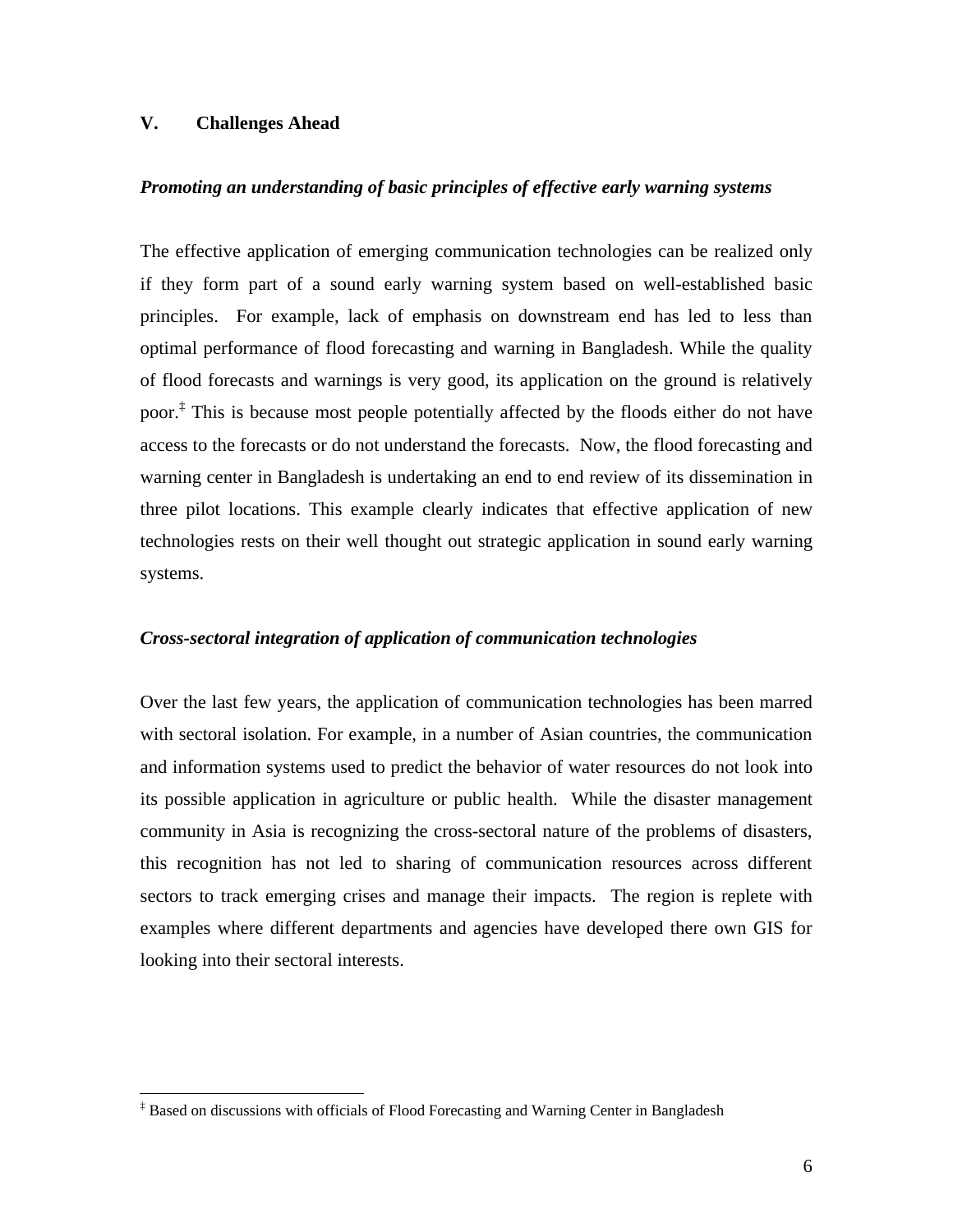#### *Disparities in communication infrastructure*

In the Asian region, there is significant disparity in communication infrastructure across countries and across different kinds of users groups. While among the scientific and technical community there is a lot of enthusiasm to make use of emerging communications technologies to share real-time information as well as local knowledge and experiences, the decision makers most responsible for managing disasters have to rely on rather conventional means of communication. Low band-width, poor computing infrastructure pose serious constraints. On a national and regional level this calls for conscious integration of emerging and conventional communication technologies.

#### *Exploiting local innovation*

While disparities in communication infrastructure do exist, there is a lot of local innovation in the Asian region which needs to be harnessed and integrated with new technologies. The use local cable television for internet access and use of phone booths for internet kiosks in India, wireless internet access in Lao are some of the examples of local innovation that can be exploited for communications in disasters.

### *Towards a multi-node communication network for disaster management*

Traditionally, the application of communication technology in disasters has been inspired by parallels in military operations, which follow a well-defined command-and control structure. However, growing emphasis on devolution of disaster management to community level and greater recognition of effectiveness of community-based disaster management would require that the disaster management community looks into innovative approaches for the application of emerging communication technologies in disaster management.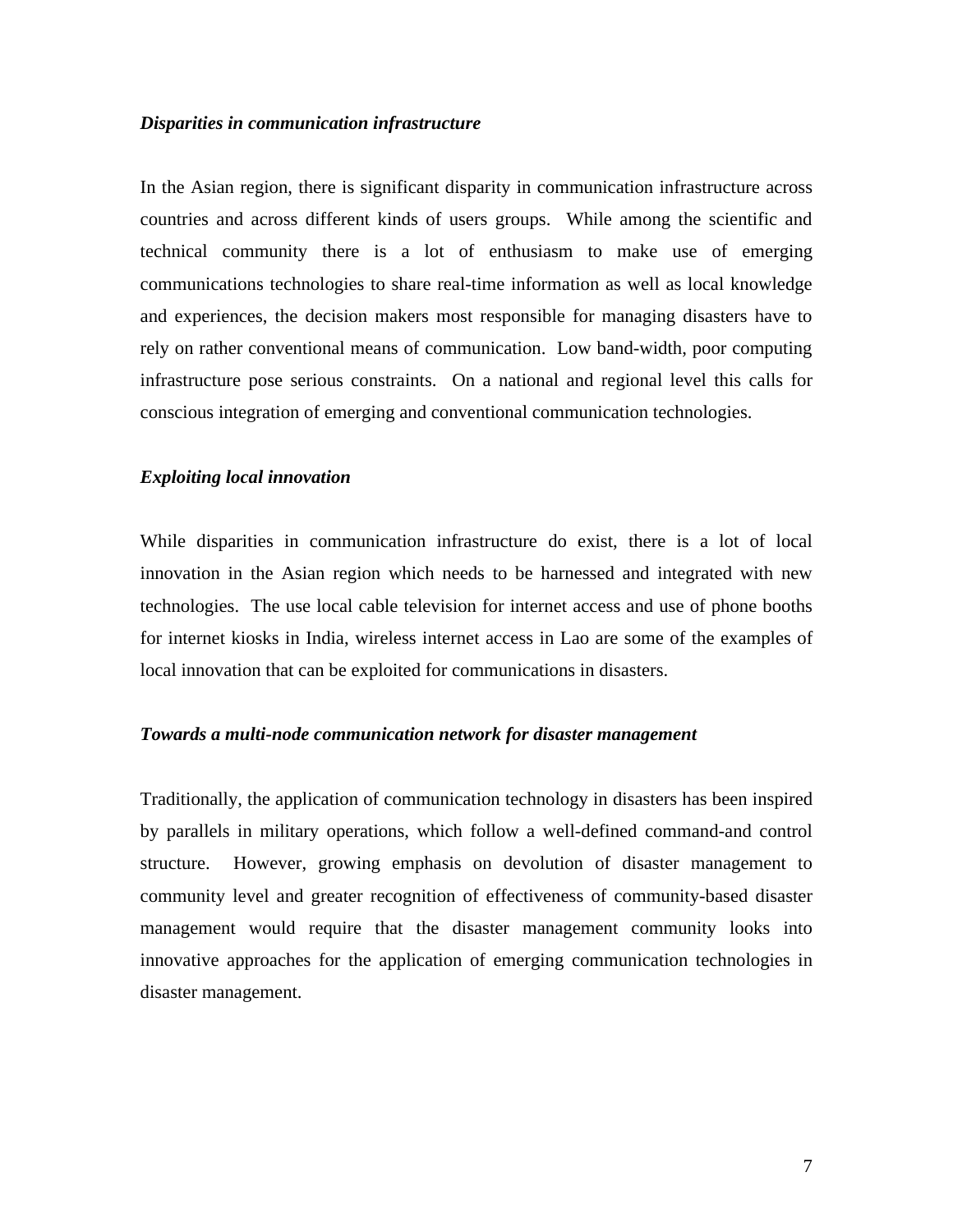### *Overcoming the language barrier*

While new communications technologies have made the sharing of knowledge and information much faster and reliable, in the Asian region language is going to be a major barrier in the effective application of these technologies. Translation software do not yet address the needs of Asian communities. In the coming years, overcoming the language barrier would be a major challenge and would require a combination of high-tech as well as more down to earth human-based systems.

## **VI. Conclusion**

The last decade has seen the emergence of new communication and information technologies. On one hand this opens doors for innovative application of communication technologies in different phases of disaster management, on the other this poses new challenges for disaster management community. The effective application of new communication technologies would require that these new technologies are integrated with the more conventional technologies. The disaster management community will also have deal with the disparity that exists between different regions and communities in terms of communications infrastructure. The information technology revolution has also led to local innovation in communications infrastructure. The disaster management community will have to capitalize on these innovations and where possible integrate them with new technologies. In the coming years, the new communications and information technologies can potentially redefine the conventional disaster management systems. There is a movement underway, away from strict "command and control" model to a more devolved system of disaster management.